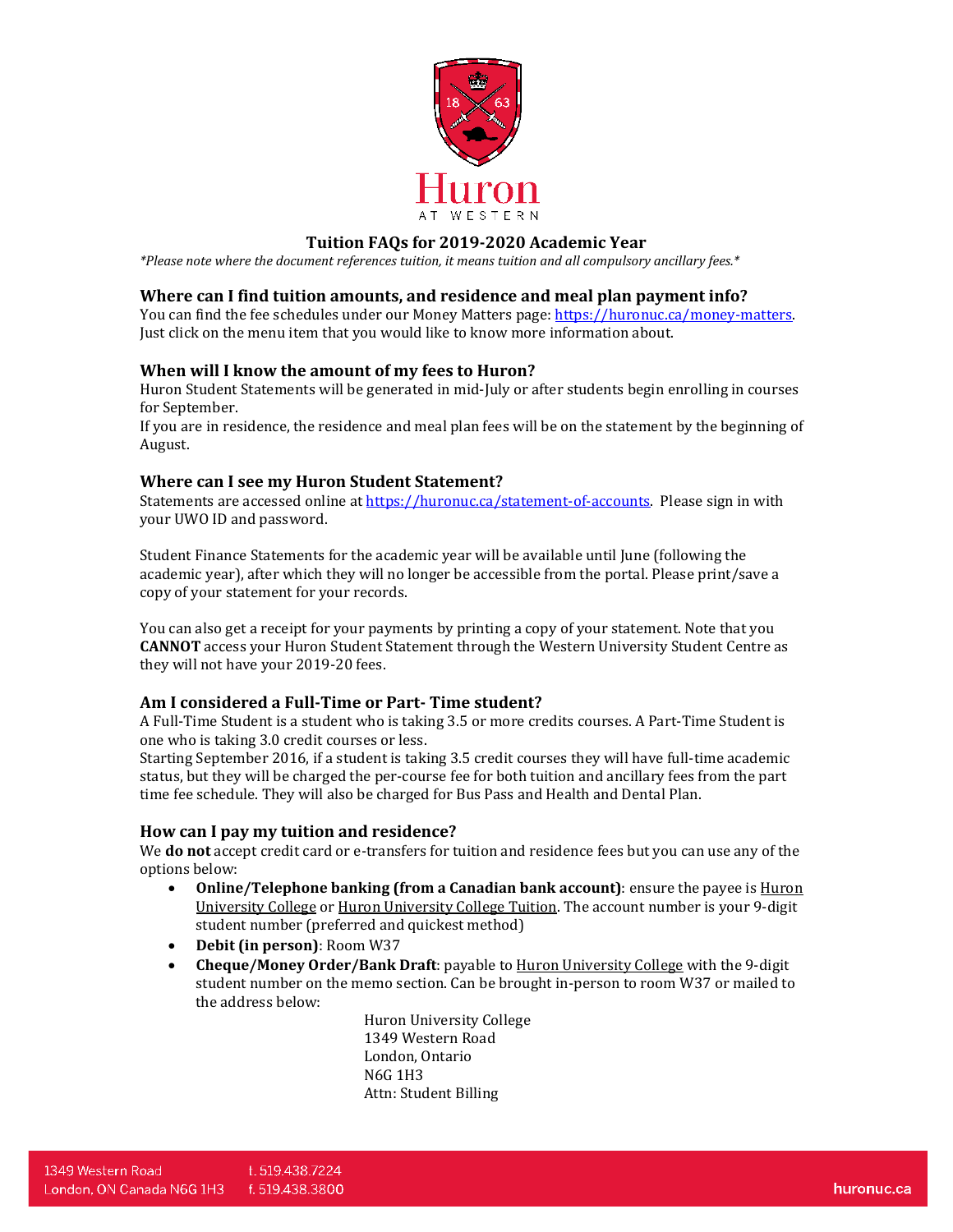

### • **International Transfers**:

- o Western Unio[n GlobalPay](https://student.globalpay.wu.com/huronu) https://student.globalpay.wu.com/huronu
- o Wire transfer;

The Bank of Nova Scotia Bank Address: 44 King Street West, Toronto ON M5H 1H1 Canada Swift Code/ BIC Address: NOSCCATT **Account Number/IBAN (Include ALL 12 digits): 000420241415**  Transit/Routing/ABA Number: 00042 Account Name: Huron University College **Reference/Payment Details: 9-digit student number**  Institution number if requested: 002

**External or third party sponsorships**: Kindly ensure that your sponsor sends a letter to Huron stating that you are sponsored for the upcoming academic year and indicate what fees the sponsorship will cover. This should be forwarded to:

Huron University College 1349 Western Road London, Ontario N6G 1H3 Attn: Student Billing

Email: studentbilling@huron.uwo.ca, or

Fax: 519-438-3800

Once received, Huron will forward a copy of your Huron Student Statement directly to your sponsor. It is your responsibility to ensure that your account is paid in full by the deadline dates indicated. Note that any refunds will be returned directly to your sponsor within 90 days.

### **When are tuition fees and residence fees due?**

Tuition and residence fees are due in full by August  $1<sup>st</sup>$  for international students and August  $16<sup>th</sup>$  for domestic students. If you are paying by instalment, the first instalment is due August 1<sup>st</sup> for international students and August  $16<sup>th</sup>$  for domestic students. The second instalment is due by December 2nd.

### **Note: Move-in to residence on September 2nd, 2019 will not be permitted if your first instalment is unpaid.**

A late fee of \$50 will be charged per term for a maximum of \$100 for full-time students, and \$25 per term to a maximum of \$50 for part-time students. Any late payments for residence will be subject to a one-time penalty of \$100. Students will be notified via their UWO email address if we have not received payment on their account. It is the responsibility of the student to ensure payments are received before the deadline in order to avoid additional fees and penalties.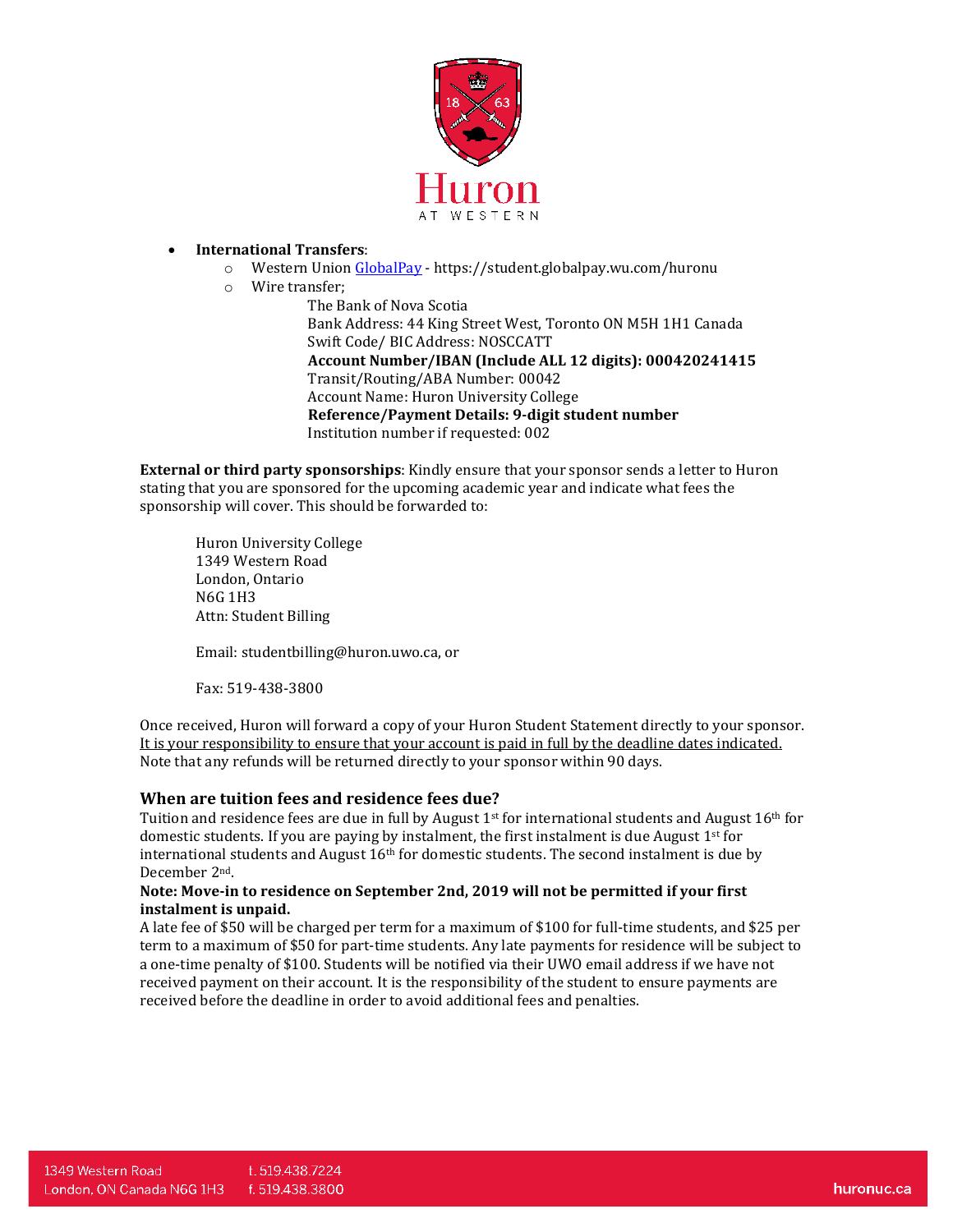

## **Can I pay in instalments?**

Yes. You are allowed to pay in 2 instalments; the first is due on August  $1<sup>st</sup>$  (for international students) or August  $16<sup>th</sup>$  (for domestic students) and the final instalment is due December  $2<sup>nd</sup>$ . Please check the fee schedules for the instalment amounts:<https://huronuc.ca/money-matters>

If you are receiving a Huron Scholarship or Bursary and you know the amount, please deduct it from your first payment, otherwise this will be deducted from your second instalment.

# **How do I pay my fees if I am getting OSAP and the deadline for the first instalment is August 16?**

If you applied for OSAP prior to August 16th, your funds will be remitted to the school directly. To avoid any late fees, ensure that the portion not covered by OSAP is paid by the deadline date. For any OSAP inquiries, please contact Jane Parker at mjparker@huron.uwo.ca or 519-438-7224 ext.215.

### **I need a confirmation of enrollment for my RESP – where can I get one?**

The Registrar's Office processes all requests for confirmation/verification of enrollment. For requests, kindly fill out the Enrollment Verification Request Form available under: [https://huronuc.ca/form-centre/enrollment-verification-request.](https://huronuc.ca/form-centre/enrollment-verification-request) Completed forms can be submitted to [huron@uwo.ca](mailto:huron@uwo.ca) or faxed to 519-438-3800.

### **Are there any fees I can opt-out of?**

Yes, as of 2019, the Ontario Government has changed the rules governing the administration of ancillary fees. You can now opt-out of non-mandatory ancillary fees through our website at: [https://huronuc.ca/money-matters.](https://huronuc.ca/money-matters) The deadline for opting-out is **September 25th, 2019**. Students who do not opt out by the deadline date will be assessed all optional fees. Additional optional fees include:

- o *O-Pass Fee –* This is for students participating in Orientation Week. ALL first year fulltime students will be charged this fee. **Opt-out period will open from July 2nd to August 15th, 2019**. Students can opt out via: [http://westernusc.ca/o-pass-opt-out/.](http://westernusc.ca/o-pass-opt-out/)
- o *Health and Dental Plan*  Full Time students are automatically enrolled in the USC Health and Dental Plan unless they can provide proof of pre-existing coverage. **NOTE: The Optout period will be open from July 1st to September 25th, 2019 at 11:30pm.** For more information on the plan or if you have any questions or concerns please visit contact <https://www.studentbenefits.ca/> or contact USC's Plan Administrator, Nina Joyce at [usc@studentbenefits.ca.](mailto:usc@studentbenefits.ca)

### **Can I get a refund if I withdraw from courses?**

Refunds due to withdrawal from courses are available on a declining rate from September 1, 2019 and are based on the withdrawal date. Our Refund Policy will be online at <https://huronuc.ca/money-matters> by the beginning of September 2019.

## **What happens if I do not pay my tuition fees?**

If you do not pay your tuition fees, late fees will be applied and your account will be sealed. This means you will be unable to change your courses, retrieve your grades, apply for the next academic year, get a letter from the registrar's office, receive official transcripts, or graduate.